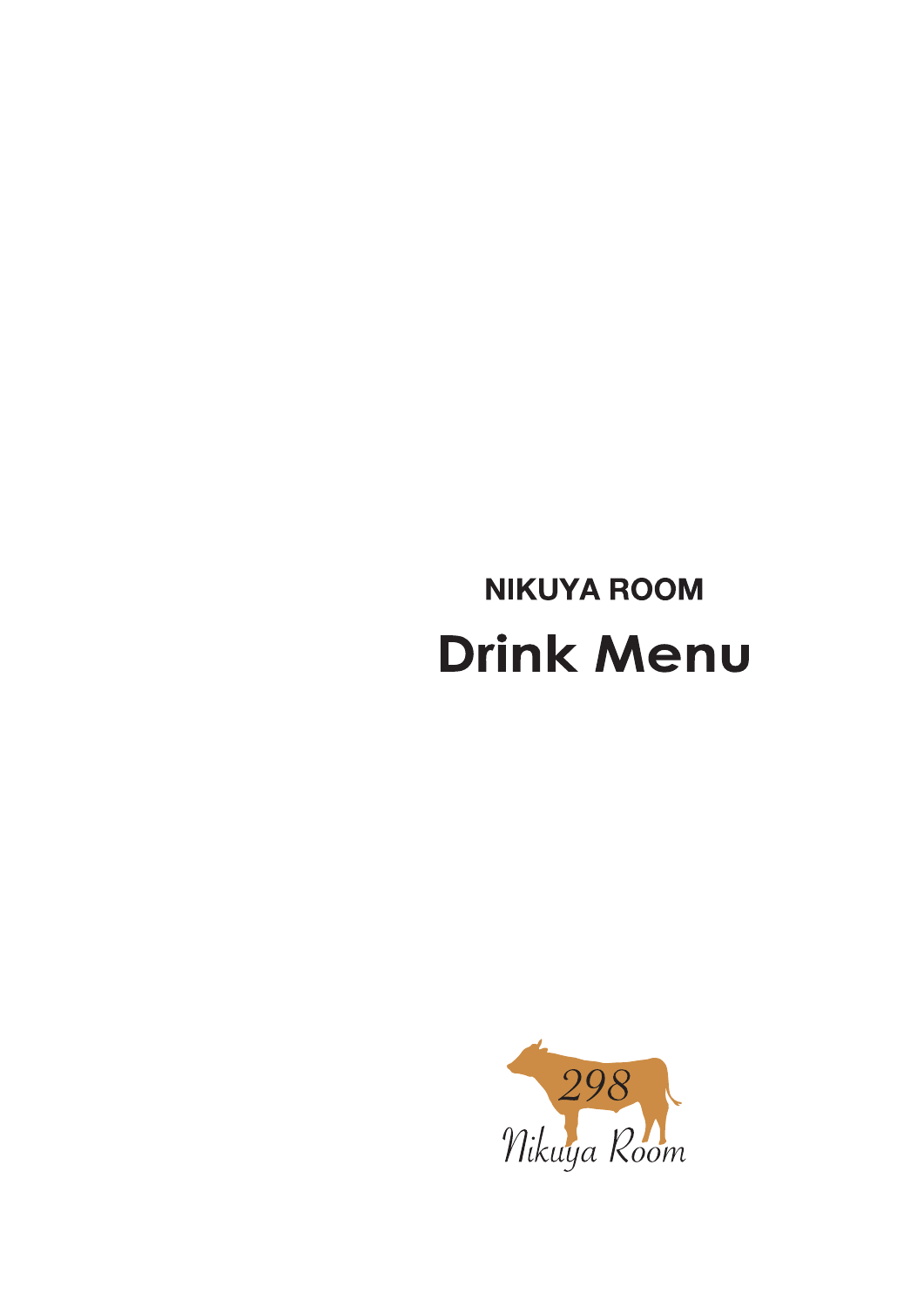## **House** *Glass Bottle*

|           | - - - - - - | ------ |
|-----------|-------------|--------|
| Champagne | 188         |        |
| White     | 90          |        |
| Red       | 95          | 500    |

## **Beer**

| <b>Yebisu Premium</b>              | 78 |
|------------------------------------|----|
| <b>Sapporo Black Label Draught</b> | 72 |
| <b>Guinness Stout</b>              | 68 |
| <b>Non Alcoholic Beer</b>          | 65 |

# **Highball**

| Roku Gin & Tonic - Japanese Craft Gin "Roku", Tonic Water                  | 140 |
|----------------------------------------------------------------------------|-----|
| <b>Macallan 12yr</b> - Macallan Whisky, Soda Water                         | 140 |
| <b>Bombay Gin &amp; Tonic</b> - Bombay Sapphire London Dry Gin, Tonic Wate | 125 |
| <b>Suntory Kaku - Kaku Whisky, Soda Water, Lemon</b>                       | 100 |
| <b>Jim Beam Whiskey</b> - Jim Beam Whiskey, Soda Water                     | 90  |
| Fresh Grapefruit - Shochu, Fresh Grapefruit, Sode Water                    | 85  |
| Fresh Lemon - Shochu, Fresh Lemon, Soda Water                              | 85  |
| Yuzu - Yuzu Shochu, Soda Water, Lemon                                      | 85  |
| <b>Plum</b> - Umeshu, Soda Water                                           | 85  |
| <b>Oolong</b> - Shochu, Oolong Tea                                         | 80  |
| Green Tea - Shochu, Green Tea                                              | 80  |
| Calpis - Shochu, Calpis, Soda Water                                        | 80  |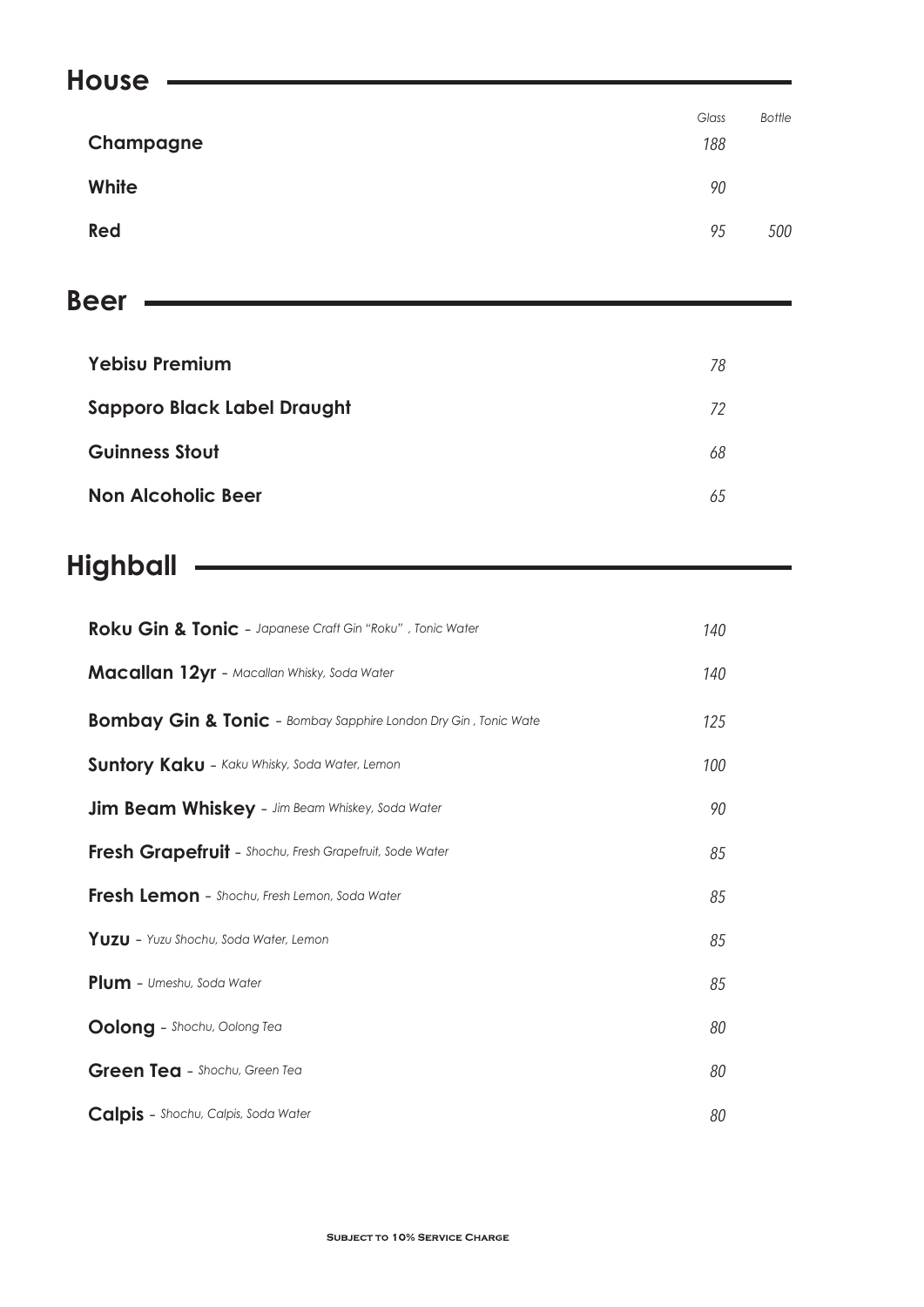| Plum                                    |             |               |
|-----------------------------------------|-------------|---------------|
|                                         | Glass/60ml) | <b>Bottle</b> |
| <b>Manzairaku Kaga Umeshu - 加賀梅酒</b>    | 90          | 650           |
| Shiso Plum Wine by Tantakatan - 鍛高譚紫蘇梅酒 | 80          | 520           |

# **Cocktail**

|                                                                          | Glass |
|--------------------------------------------------------------------------|-------|
| <b>White Wine Spritzer</b> - White Wine, Soda Water                      | 95    |
| <b>Vodka Fresh Lime Soda</b> - Vodka, Fresh Lime Juice, Soda Water       | 95    |
| <b>Moscow Mule</b> - Vodka, Ginger Beer                                  | 95    |
| <b>Screw Driver</b> - Vodka, Orange Juice                                | 95    |
| Vodka & Tonic - Vodka, Tonic Water, Lime                                 | 95    |
| Cuba Libre - Rum, Coke, Lime                                             | 95    |
| Shiso Mojito - Shiso Leaf, Shochu, Vodka, Lemon, Soda Water, Brown Sugar | 95    |
| Tequila Sunrise - Tequila, Orange Juice, Grenadine                       | 95    |
| <b>Shandy Gaff</b> - Beer, Ginger Beer                                   | 95    |

# **Mocktail**

|                                                          | Glass |
|----------------------------------------------------------|-------|
| <b>Saratoga Cooler</b> - Ginger Ale, Lime Juice, Syrup   | 68    |
| <b>Shirley Temple - Lemon Lime Sada, Grenadine Syrup</b> | 68    |
| Fresh Grapefruit Soda - Fresh Grapefruit, Sode Water     | 68    |
| Fresh Lemon Soda - Fresh Lemon, Soda Water               | 68    |
| <b>Calpis Soda - Calpis, Soda Water</b>                  | 65    |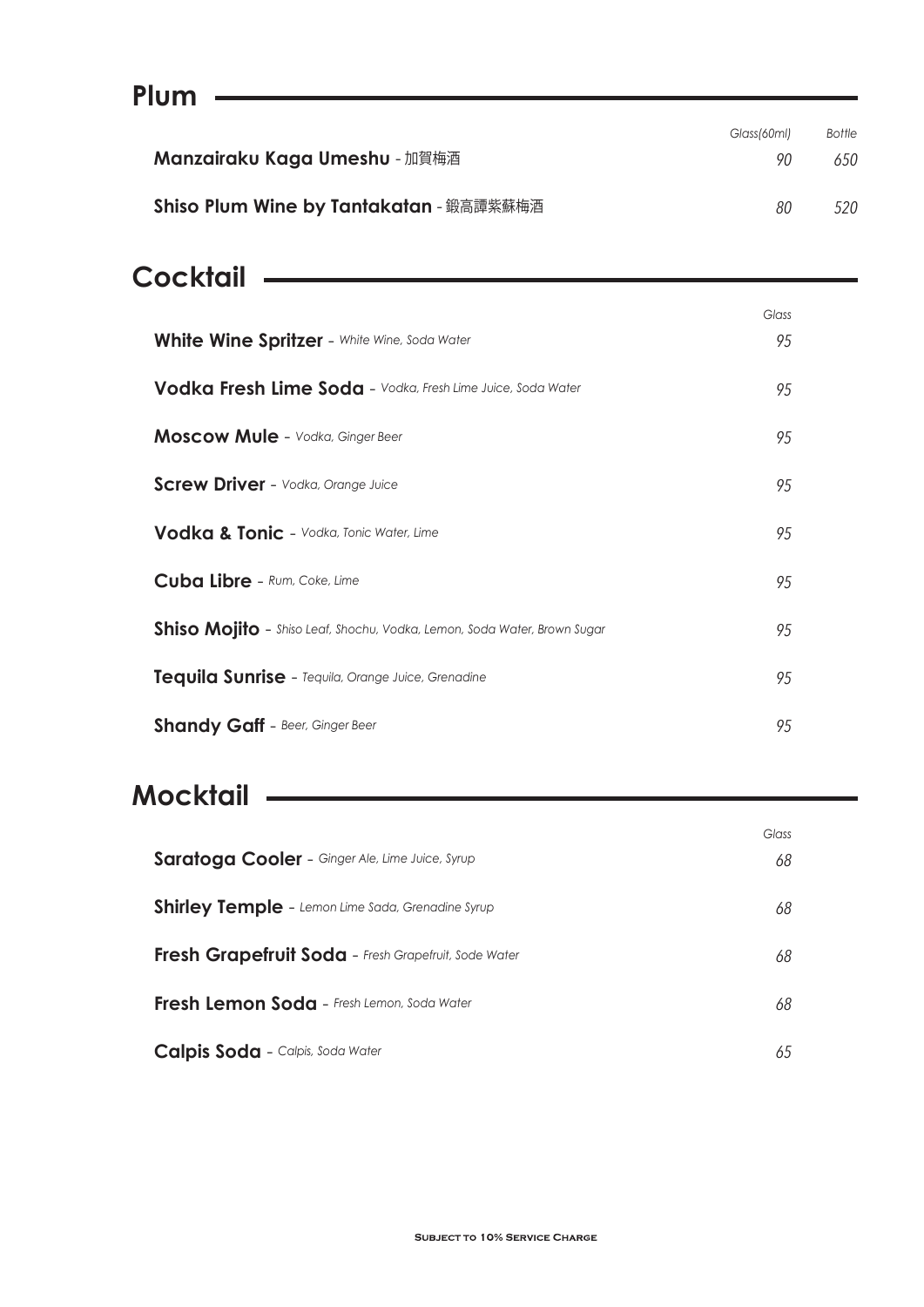#### **Sake**

|              | 720ml | 1800ml |
|--------------|-------|--------|
|              | 1880  |        |
|              | 1380  |        |
|              | 1380  | 2580   |
|              | 1080  | 2280   |
|              | 1080  |        |
|              | 780   |        |
|              | 750   | 1480   |
|              | 650   |        |
|              | 630   |        |
|              | 620   |        |
|              | 550   |        |
| 450<br>300ml |       |        |
| 380<br>300ml |       |        |
|              |       |        |

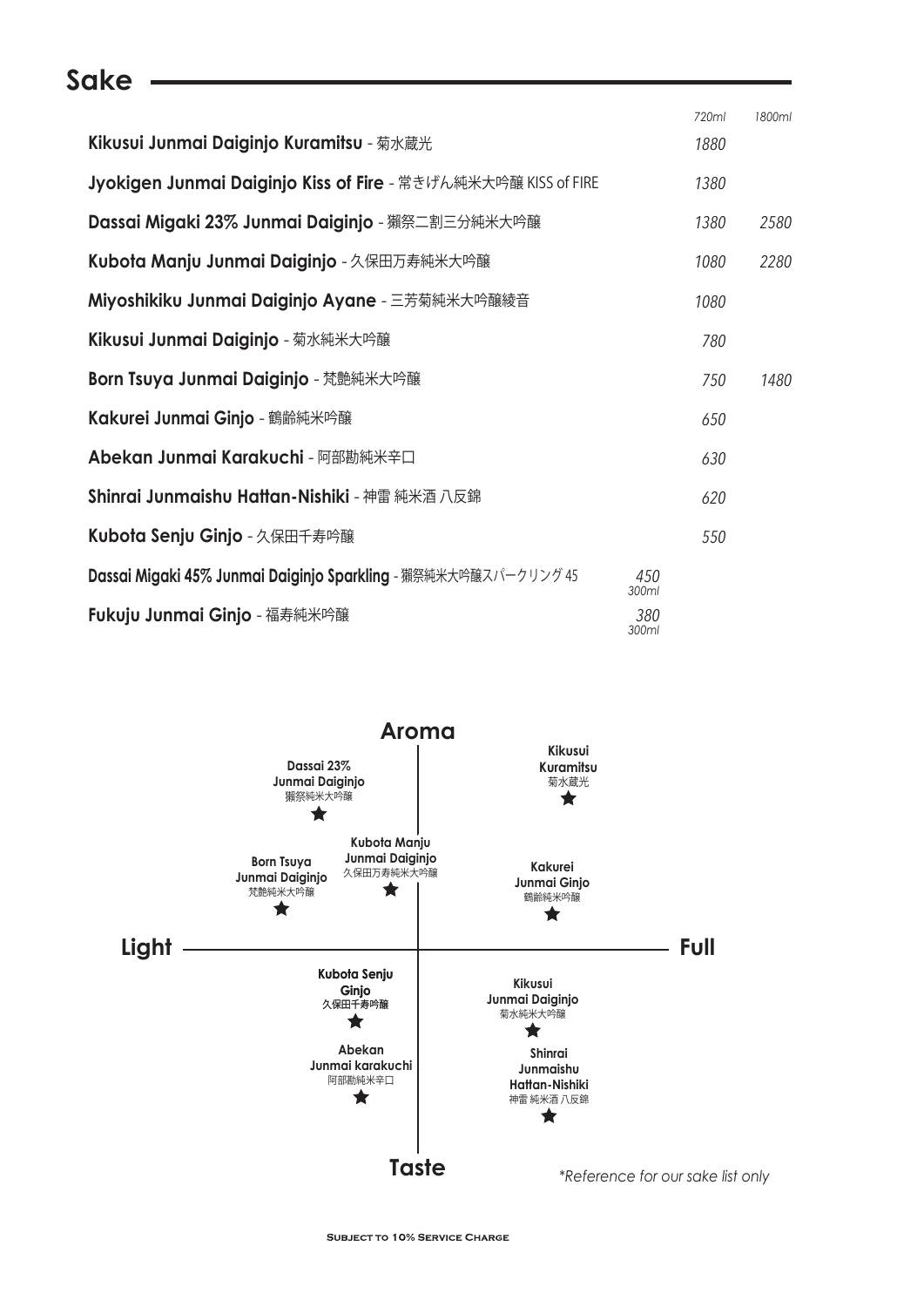## **Shochu**

| *All Shochu bottles include a free jug of Soda/Oolong Tea/Green Tea |
|---------------------------------------------------------------------|
| **Extra mixer \$75/Jug                                              |

|                                                                                                                                                    |       | Glass/60ml) | <b>Bottle</b> |
|----------------------------------------------------------------------------------------------------------------------------------------------------|-------|-------------|---------------|
| Tomino Houzan / Potato - 富乃宝山<br>Full aroma similar to that of quality sake with added features of a fruity fragrance & crisp sweetness.           | 720ml | 85          | 580           |
| <b>Kannoko / Barley - 神の河</b>                                                                                                                      | 720ml | 80          | 550           |
| Tantakatan / Shiso - 鍛高譚<br>Unique type of Shochu made with Shiso leaves. Fresh and flowery which can also be detected in the crisp, clean flavor. | 720ml | 80          | 520           |

# **Whisky**

#### *Japanese Whisky*

| - - -                                                                                                                             | 30ml        |
|-----------------------------------------------------------------------------------------------------------------------------------|-------------|
| <b>Hibiki</b><br>Smooth, fruity and pleasant taste and note. Fresh aftertaste with a hint on spicyness.                           | 190         |
| Yamazaki<br>Gorgeous aroma. The sweet, sparkling, smooth spreading feeling comes from the malt whisky aged in Mizanara oak casks. | 160         |
| <b>Hakushu</b><br>Peppermint, pine and pleasant grassy notes. Cucumber and melon round out the nose. Long finish.                 | 160         |
| Fuji Sanroku                                                                                                                      | 130         |
| Scotch Whisky                                                                                                                     |             |
| <b>Macallan 12yr</b>                                                                                                              | 30ml<br>120 |
| Laphroaig 10yr                                                                                                                    | 100         |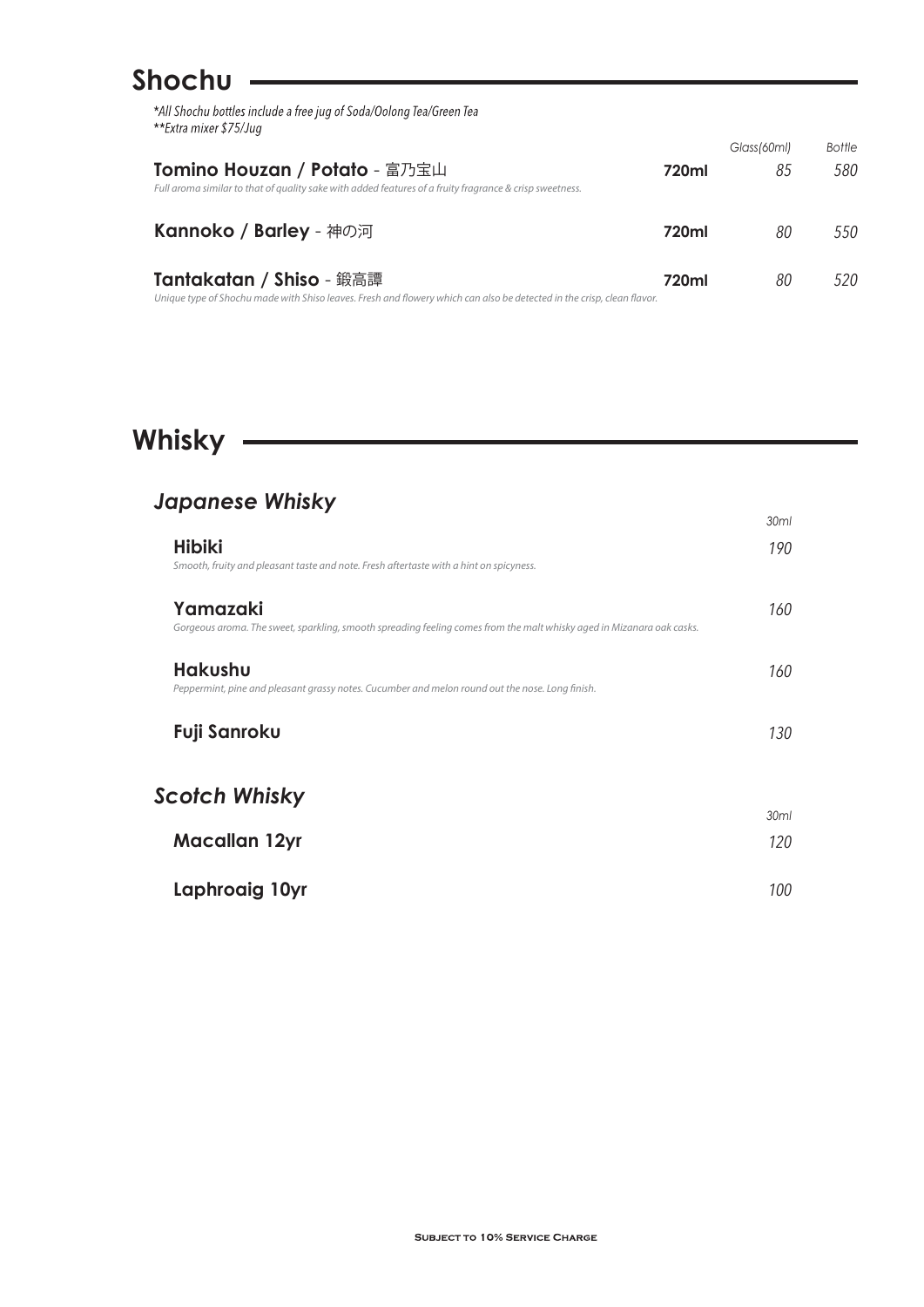# **Champagne**

| 01001 | Salon<br>It's clear immediate taste, has that juvenile grace that captures the palate, itself straight, firm and textured.                                                 | 2007         | 6900         |
|-------|----------------------------------------------------------------------------------------------------------------------------------------------------------------------------|--------------|--------------|
| 01002 | <b>Louis Roederer Cristal</b><br>An intensely elegant, rich, ripe bouquet. Ripe and juicier yellow fruits and slightly sour citrus fruits.<br>Full-bodied, soft and winey. | 2005<br>2006 | 4800<br>4800 |
| 01003 | Dom Perignon<br>On the nose, aromas of almond and powdered cocoa develop gradually into white fruit with hints of dried flowers.                                           | 2012         | 2900         |
| 01008 | <b>Paul Goerg Cuvée Lady</b>                                                                                                                                               | 2000         | 1700         |
| 01004 | <b>Ruinart Blanc de Blancs</b><br>Fresh fruits with dominant notes of citrus and exotic fruits, a touch of jasmine, white peaches and pink peppercorns.                    | N.V          | 1580         |
| 01012 | <b>Veuve Clicquot Rose</b>                                                                                                                                                 | N.V          | 1280         |
| 01007 | Delamotte Brut<br>Bright and crisp, with crunchy green apple and pear, anise, chalky mineral and lemon curd flavors that are focused by firm acidity.                      | N.V          | 800          |

### **Sweet**

| 30001 | Chariot D'or, Marufuji, Japan                                                                                                                                                                                                              | 720ml | 1987 | 950 |
|-------|--------------------------------------------------------------------------------------------------------------------------------------------------------------------------------------------------------------------------------------------|-------|------|-----|
| 31201 | Carmes de Rieussec Sauternes,<br><b>Bordeaux, France</b>                                                                                                                                                                                   | 750ml | 2009 | 850 |
|       | Pale to medium gold colored, the 2009 Carmes de Rieussec opens with evolving honey-coated almonds, lemon pie and<br>dried pineapple scents with hints of candied ginger, praline and cinnamon toast. Full-bodied and opulent in the mouth, |       |      |     |

*it has compelling savory accents and just enough freshness to sustain the long, honey-nut nish.*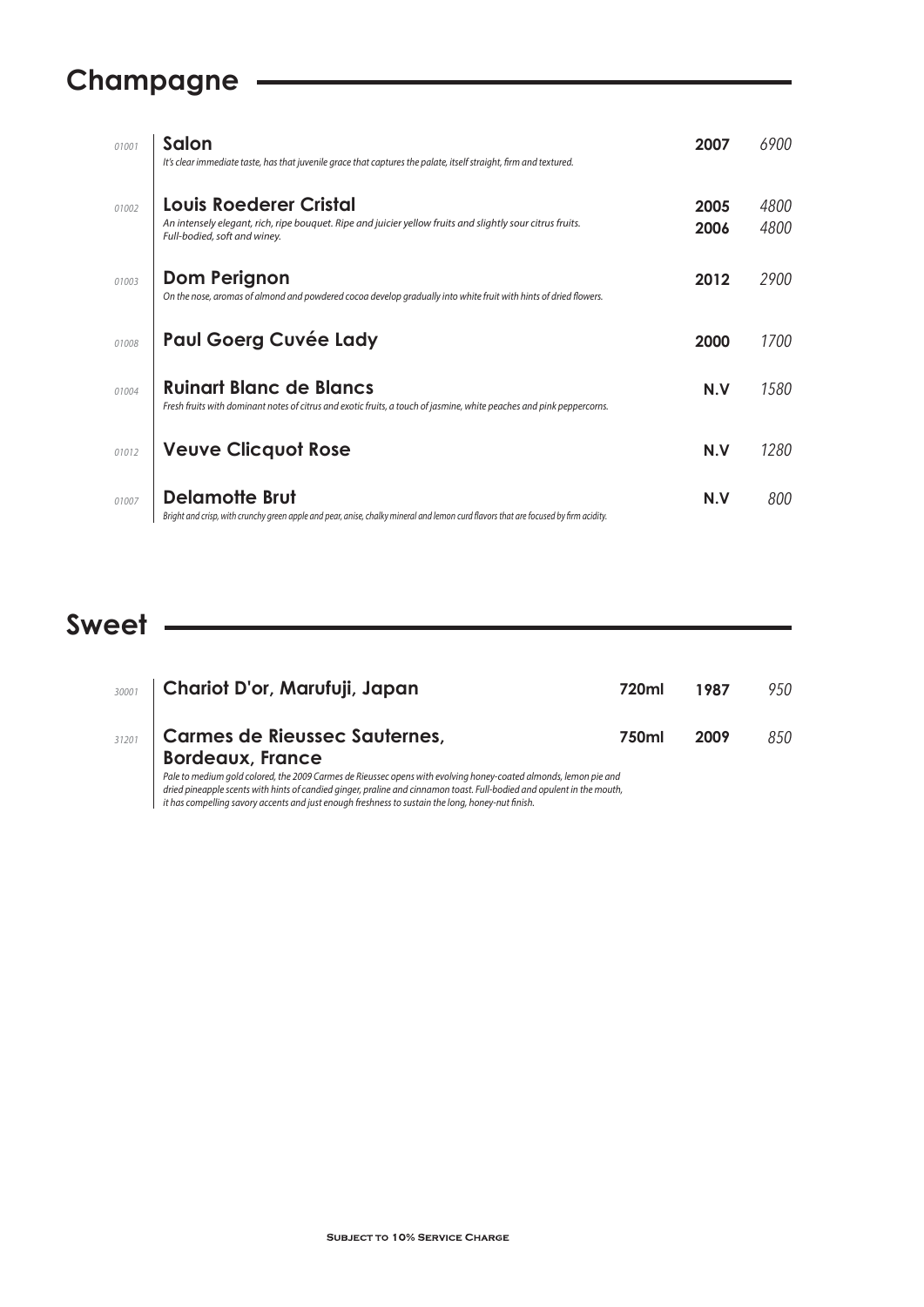#### **White**

| 11105 | <b>Philippe Pacalet, Meursault, Burgundy, France</b>             | 2017 | 1800 |
|-------|------------------------------------------------------------------|------|------|
| 11107 | Domaine Long-Depaquit Chablis, Burgundy, France                  | 2018 | 980  |
| 11201 | Le Petit Haut Lafitte Blanc, Pessac Leognan, Bordeaux, France    | 2019 | 880  |
| 11108 | Domaine de la Cras Marc Soyard Bourgogne Blanc, Burgundy, France | 2019 | 850  |
| 13002 | Shearwater Sauvignon Blanc, Marlborough, New Zealand             | 2021 | 550  |
| 12005 | Cantine Volpi Gavi, Gavi - Cortese di Gavi, Italy                | 2019 | 520. |

**Rose**

| Love by Leoube, Cotes de Provence France | 2020 | 550 |
|------------------------------------------|------|-----|
|                                          |      |     |

# **Gravner - Orange Wine**

| 12003 Gravner Bianco Breg Venezia Giulia IGT | 2008 | 1200 |
|----------------------------------------------|------|------|
| 12004 Gravner Bianco Breg Venezia Giulia IGT | 2010 | 1200 |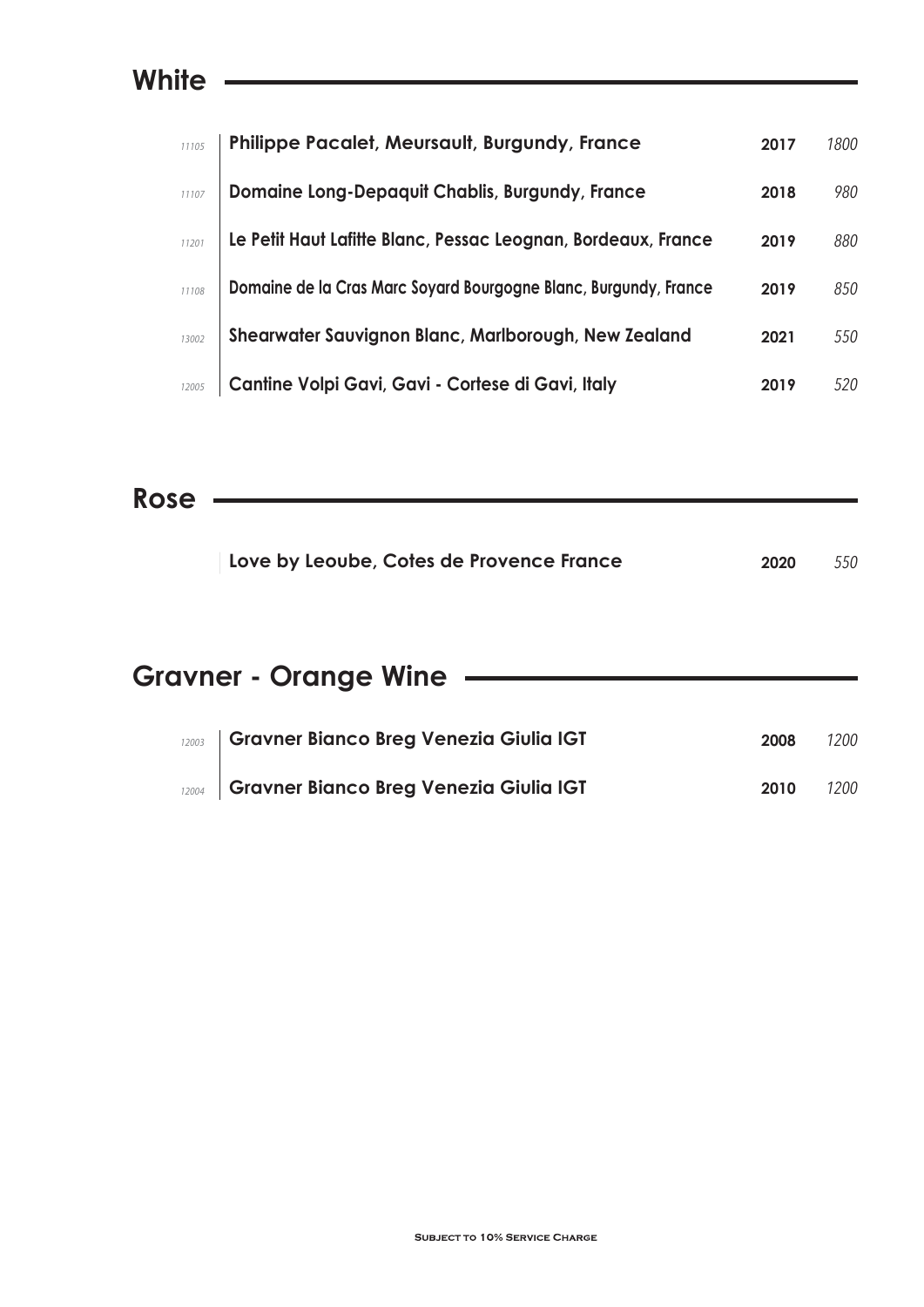## **Red - France**

*Burgundy*

#### *Alain Michelot*

| <b>Bourgogne Rouge</b><br>21125                                  | 2019 | 750  |
|------------------------------------------------------------------|------|------|
| <b>Dominique Laurent</b>                                         |      |      |
| <b>Grands Echezeaux Grand Cru Cuvee Vieilles Vignes</b><br>21121 | 2014 | 3280 |
| <b>Francois Buffet</b>                                           |      |      |
| Volnay<br>21126                                                  | 2018 | 920  |
| <b>Henri Felettig</b>                                            |      |      |
| <b>Marsannay Les Crais</b><br>21120                              | 2018 | 780  |
| <b>Lou Dumont</b>                                                |      |      |
| <b>Chambolle Musigny</b><br>21113                                | 2017 | 1350 |
| <b>Michel Magnien</b>                                            |      |      |
| <b>Chambolle Musigny Les Fremieres</b><br>21107                  | 2017 | 1680 |
| <b>Gevrey Chambertin Les Seuvrees VV</b><br>21105                | 2018 | 1380 |
| <b>Philippe Pacalet</b>                                          |      |      |
| 21115   Gevrey Chambertin                                        | 2017 | 1800 |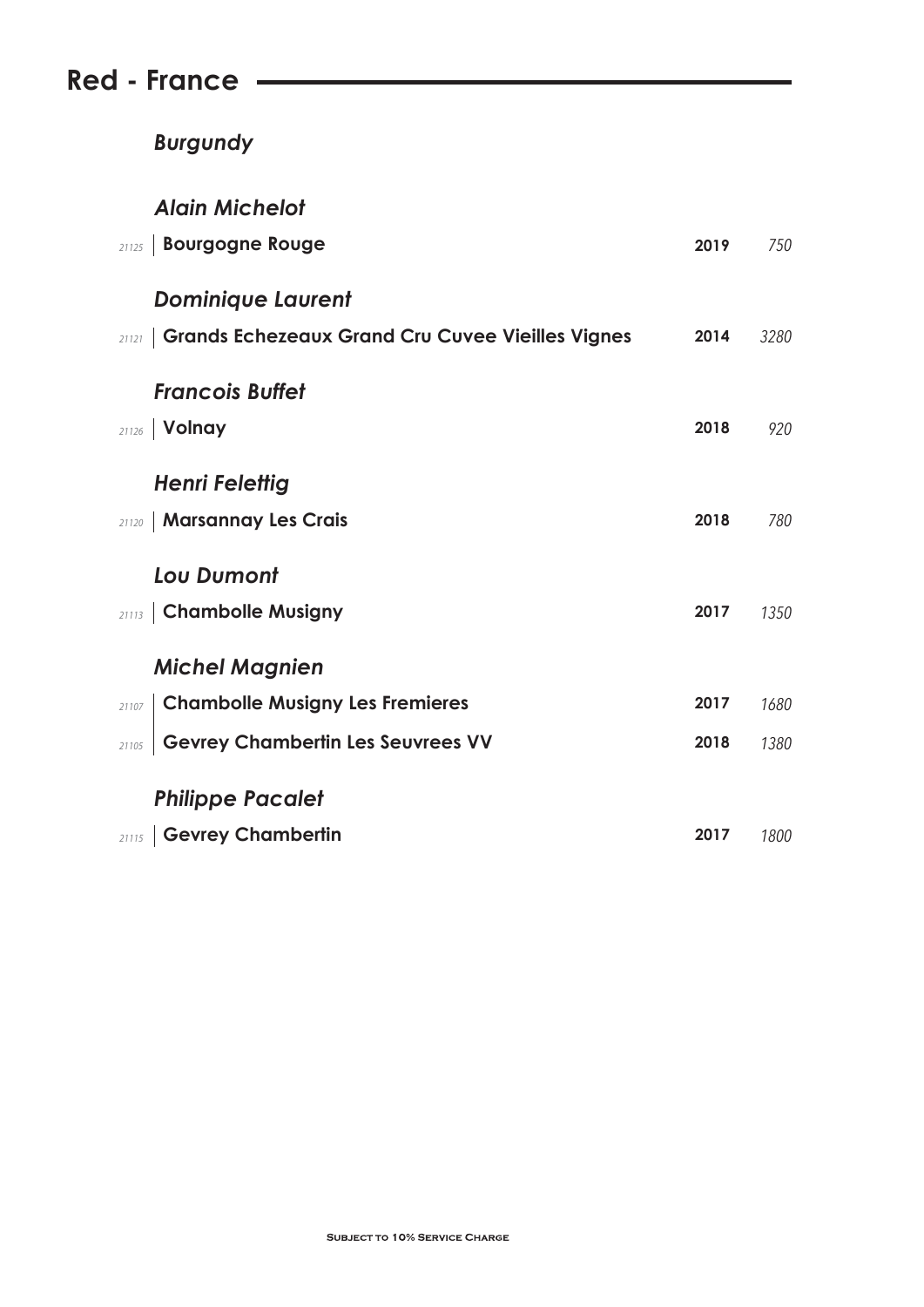## **Red - France**

#### *Bordeaux*

| 21201                   | Ch. Leoville Poyferre, St. Julien<br>Dark purple color. Ripe cherry and cedar nose. Dark fruits and mineral on palate.<br>Full body with balanced structure, long finished.                                                                                                                                                                                                                                                                                                                                                       | 2008                 | 1680                 |
|-------------------------|-----------------------------------------------------------------------------------------------------------------------------------------------------------------------------------------------------------------------------------------------------------------------------------------------------------------------------------------------------------------------------------------------------------------------------------------------------------------------------------------------------------------------------------|----------------------|----------------------|
| 21202<br>21205          | Ch. Talbot, St. Julien<br>This super focused and firm, with a bright and intense fruit, Full and super silky,<br>with a long, long finish. Super straight and beautiful.                                                                                                                                                                                                                                                                                                                                                          | 2007<br>2014         | 1380<br>1280         |
| 21206                   | <b>Ch. Grand Puy Lacoste, Pauillac</b><br>A fabulously intense, fruit driven nose, with wave after wave of all the typical Pauillac nuances, leads to notes of<br>pencil and tobacco. It is powerful and rich on the palate with a cool, sensual core of precise blackberry fruit.                                                                                                                                                                                                                                                | 2010                 | 1700                 |
| 21207<br>21208<br>21216 | Pauillac de Latour, Pauillac<br>An elegant, fresh, lively wine dominated by Merlot blended with Cabernet Sauvignon, it exhibits deep, elegant.                                                                                                                                                                                                                                                                                                                                                                                    | 2011<br>2014<br>2015 | 1280<br>1280<br>1280 |
| 21209                   | Echo de Lynch Bages, Pauillac<br>Aromas and flavors of tar, berries and dark chocolate. Full body, relatively firm tannins and a finish that fills the palate.<br>Well done. Second wine of Lynch-Bages.                                                                                                                                                                                                                                                                                                                          | 2015                 | 1280                 |
| 21211                   | <b>Bel Air Lagrave, Moulis-en-Medoc</b><br>From Moulis, the smallest of the Medoc communes located on the Atlantic side of the Medoc. This hilly landscape is<br>characterized by a diversity of soils' gravel, limestone and clay. Chateau Bel Air Lagrave spends 18-20 months in oak,<br>between 35% and 50% of which is new. It offers a seductive and well developed bouguet and harmony on the palate.<br>This wine is a testament to the longevity of wines from this region and to how delicious a mature Bordeaux can be. | 1990                 | 880                  |
| 21221                   | Ch. de Sales, Pomerol                                                                                                                                                                                                                                                                                                                                                                                                                                                                                                             | 2012                 | 880                  |
| 21220                   | <b>Ch. Roylland, Saint Emilion</b>                                                                                                                                                                                                                                                                                                                                                                                                                                                                                                | 2015                 | 980                  |

*1980 <sup>21222</sup>* **Ch. Troplong Mondot, St. Emilion 2014**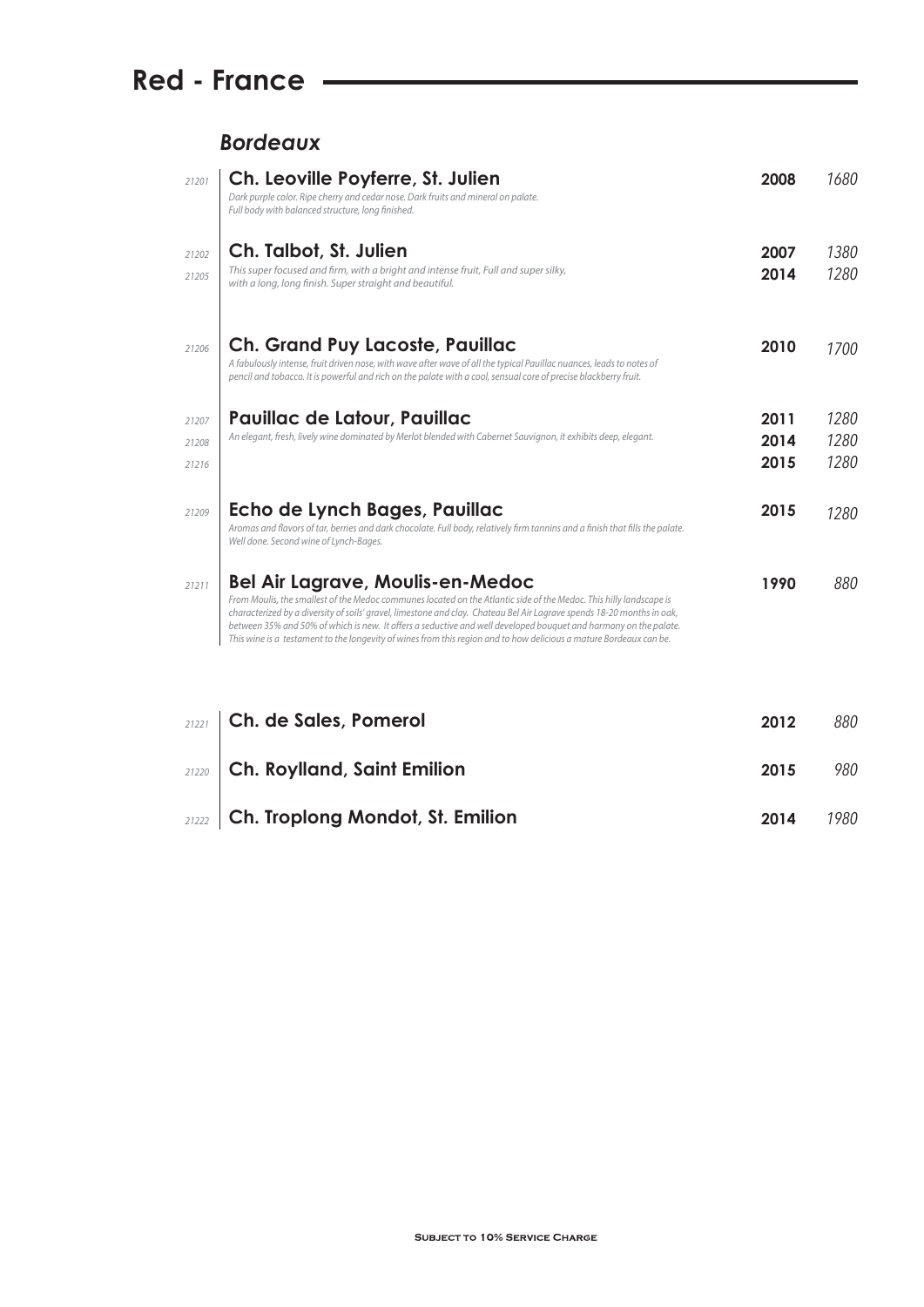## **Red**

#### *Italy*

|       | 22006 Corte Rugolin, "Crosara de le Strie"<br>Amarone della Valpolicella Classico, Veneto | 2015 | 1480 |
|-------|-------------------------------------------------------------------------------------------|------|------|
| 22007 | <b>Demarie Barolo, Piedmont</b>                                                           | 2015 | 1280 |
| 22104 | <b>Brancaia Chianti Classico, Tuscany</b>                                                 | 2019 | 850  |
| 22106 | Torre alle Tolfe Chianti Colli Senesi, Tuscany                                            | 2018 | 680  |

#### *Spain*

| 23001 | Alion, Ribera del Duero<br>Juicy damson fruit is joined by herbal notes of rosemary, sage and heather, and the tannins have a firm grip.                          | 2016 | 1580. |
|-------|-------------------------------------------------------------------------------------------------------------------------------------------------------------------|------|-------|
| 23002 | Pintia, Toro<br>A dense and savoury wine with dark tobacco and cedar notes.<br>The blackcurrant and dark plum fruit is underpinned by firm, finely chewy tannins. | 2016 | 1080  |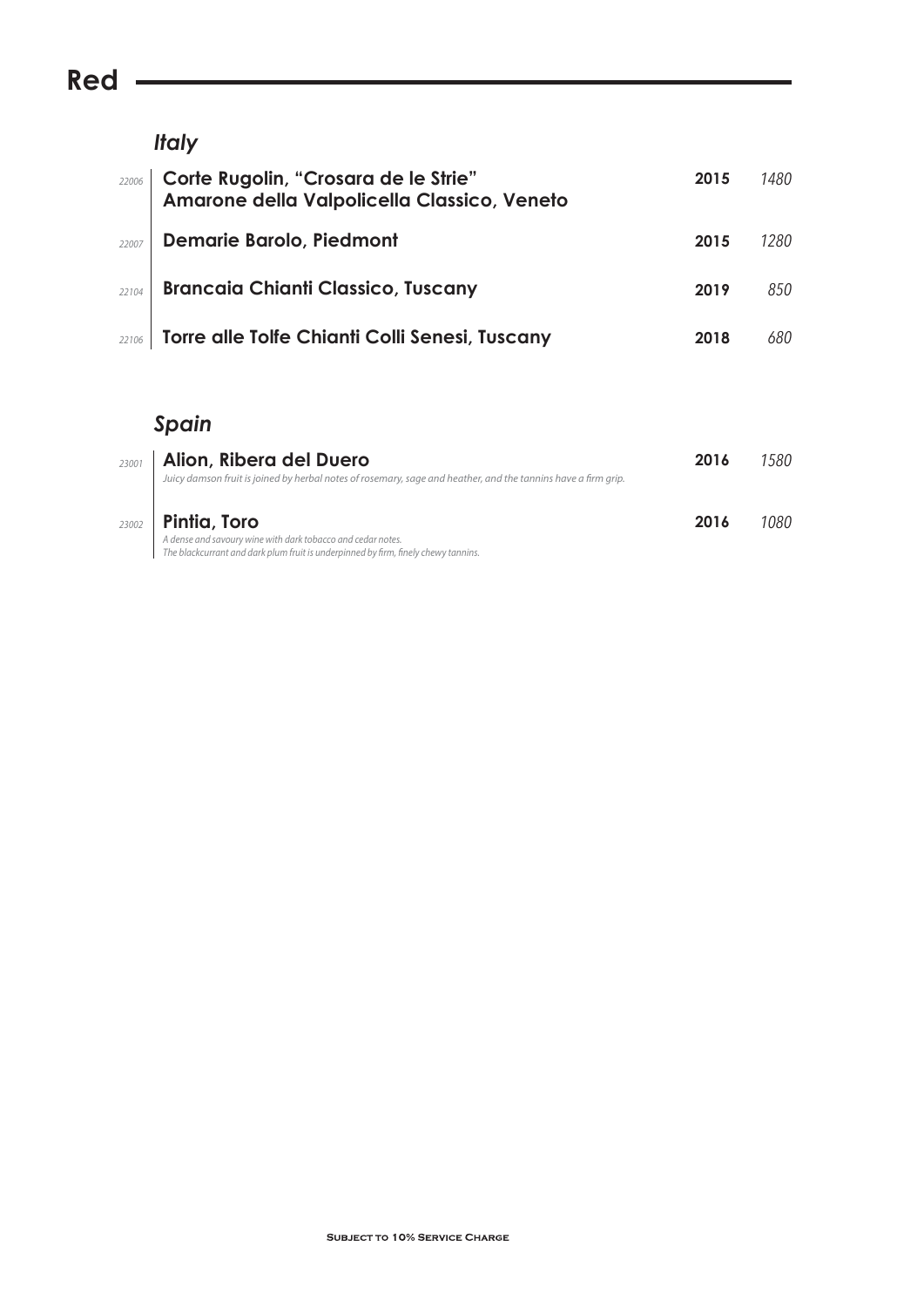#### **Red**

#### *USA*

| 25001 | <b>Opus One, Napa Valley</b><br>The Opus One 2016 is remarkably elegant and bright offering sumptuous aromas of fresh red and blue fruit, baking spices and vanilla,<br>and a delicate fragrance of spring florals. The initial bouguet is augmented by more nuanced notes of sage, rosemary, and black olive.<br>Juicy flavors of black cherry, blackberry and cassis flood the palate and creamy, fine-grained tannins deliver a delightfully round<br>structure. Harmonious and lively, the flavors linger to create an enduring finish with touches of dark chocolate and espresso. | 2016 | 5200 |
|-------|-----------------------------------------------------------------------------------------------------------------------------------------------------------------------------------------------------------------------------------------------------------------------------------------------------------------------------------------------------------------------------------------------------------------------------------------------------------------------------------------------------------------------------------------------------------------------------------------|------|------|
| 25013 | Sirita Cabernet Franc, Napa Valley                                                                                                                                                                                                                                                                                                                                                                                                                                                                                                                                                      | 2005 | 1580 |
| 25010 | The Hilt Pinot Noir Estate, Sta Rita Hills                                                                                                                                                                                                                                                                                                                                                                                                                                                                                                                                              | 2018 | 1280 |
| 25009 | Silvia Cellars Cabernet Sauvignon, Napa Valley<br>A fruit forward wine with layers of plum, cherry, and a touch of leathery chocolate.                                                                                                                                                                                                                                                                                                                                                                                                                                                  | 2016 | 650  |

#### *Australia*

| 27004   Langmeil Valley Floor Shiraz, Barossa Valley | <b>2019</b> 620 |  |
|------------------------------------------------------|-----------------|--|
|                                                      |                 |  |

#### *New Zealand*

| 28001 Cloudy Bay Pinot Noir | 2019 850 |  |
|-----------------------------|----------|--|
|                             |          |  |